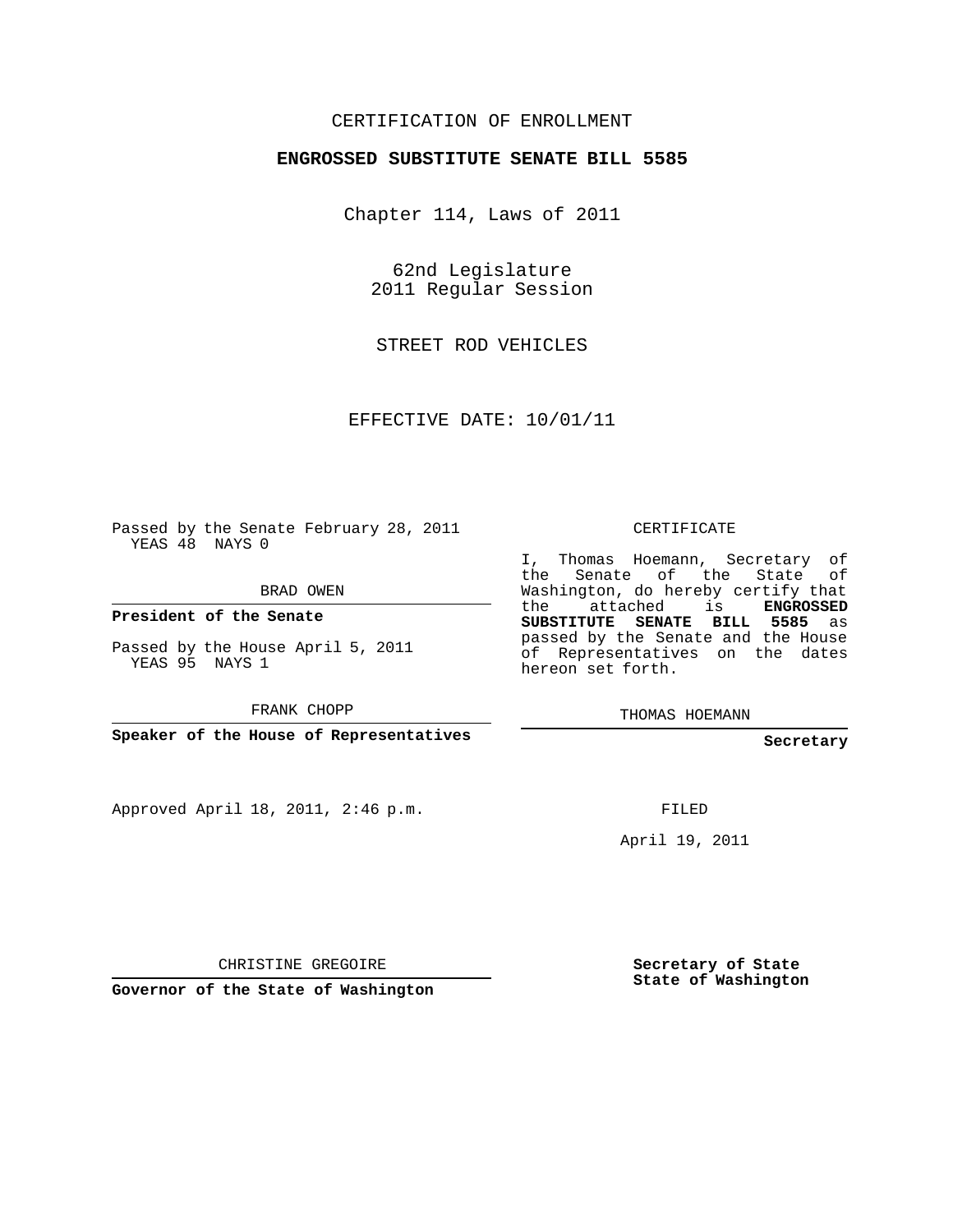## **ENGROSSED SUBSTITUTE SENATE BILL 5585** \_\_\_\_\_\_\_\_\_\_\_\_\_\_\_\_\_\_\_\_\_\_\_\_\_\_\_\_\_\_\_\_\_\_\_\_\_\_\_\_\_\_\_\_\_

\_\_\_\_\_\_\_\_\_\_\_\_\_\_\_\_\_\_\_\_\_\_\_\_\_\_\_\_\_\_\_\_\_\_\_\_\_\_\_\_\_\_\_\_\_

Passed Legislature - 2011 Regular Session

**State of Washington 62nd Legislature 2011 Regular Session By** Senate Transportation (originally sponsored by Senator Carrell) READ FIRST TIME 02/17/11.

 AN ACT Relating to street rod and custom vehicles; amending RCW 46.16A.060, 46.12.560, and 46.37.518; adding new sections to chapter 46.04 RCW; adding new sections to chapter 46.12 RCW; adding a new section to chapter 46.16A RCW; adding a new section to chapter 46.37 RCW; repealing RCW 46.04.3815, 46.04.571, 46.12.705, and 46.12.710; and providing an effective date.

BE IT ENACTED BY THE LEGISLATURE OF THE STATE OF WASHINGTON:

 NEW SECTION. **Sec. 1.** A new section is added to chapter 46.04 RCW to read as follows:

"Street rod vehicle" means a motor vehicle that:

 (1) Is a 1948 or older vehicle or the vehicle was manufactured after 1948 to resemble a vehicle manufactured before 1949; and

 (2) Has alterations to one or more of the major component parts listed in RCW 46.80.010 that change the appearance or performance of the vehicle from the original manufacturer's design or has a body constructed from nonoriginal materials.

 NEW SECTION. **Sec. 2.** A new section is added to chapter 46.12 RCW to read as follows: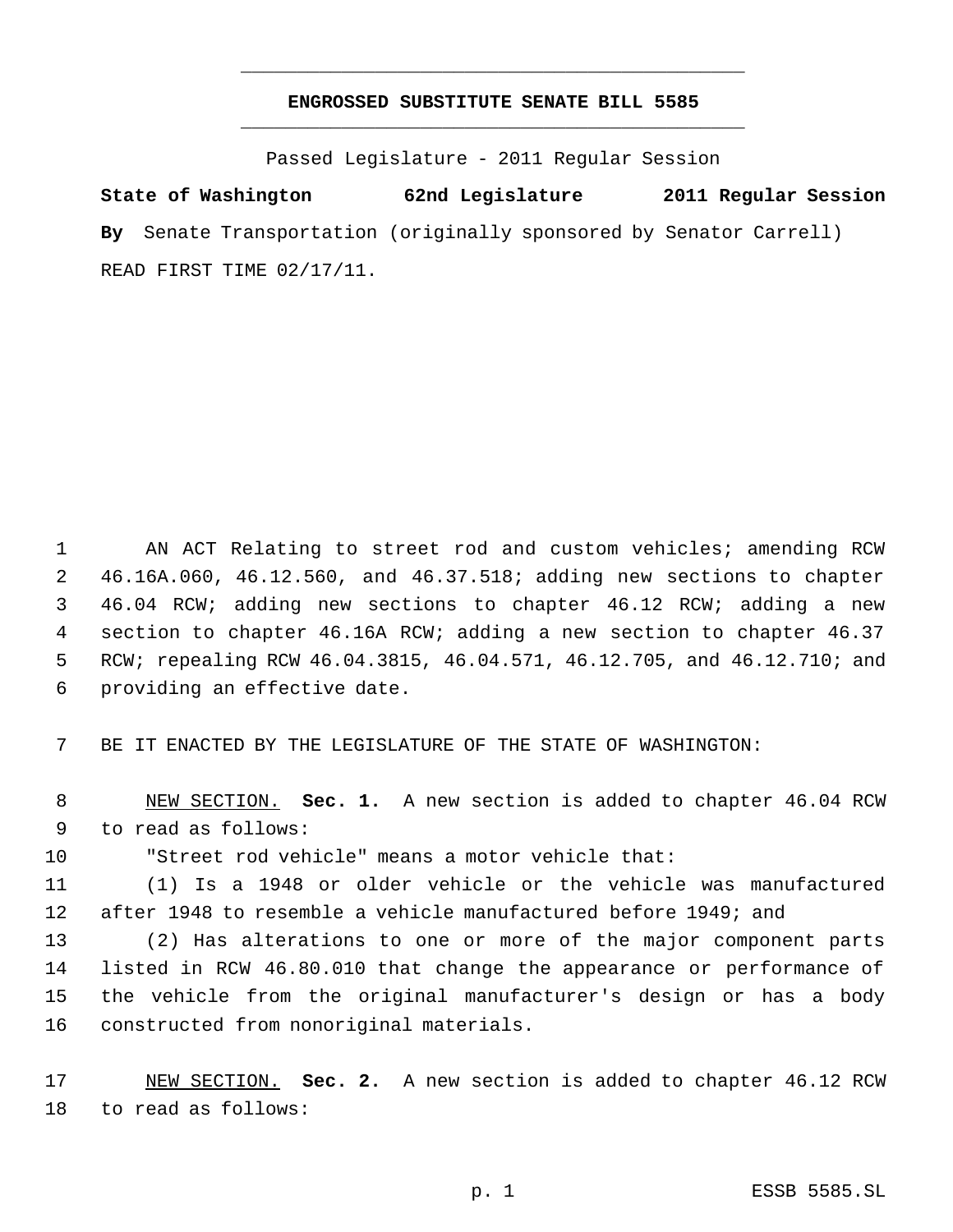(1) When applying for a certificate of title for a street rod vehicle for the first time, the owner of the street rod vehicle must:

(a) Submit a certification that the street rod vehicle:

 (i) Will be maintained for occasional transportation, exhibitions, club activities, parades, tours, and similar uses; and

(ii) Will not be used for general daily transportation; and

 (b) Provide a certificate of vehicle inspection as required under RCW 46.12.560(4).

 (2) The model year and the year of manufacture that are listed on the certificate of title of a street rod vehicle must be the model year and year of manufacture that the body of the street rod vehicle resembles.

 (3) The presence of modern equipment including, but not limited to, brakes, engines, or seat belts, or the presence of optional equipment referenced in RCW 46.37.518, on a street rod vehicle does not invalidate the year of manufacture on the certificate of title.

(4) A street rod vehicle must be registered under RCW 46.18.220.

 NEW SECTION. **Sec. 3.** A new section is added to chapter 46.04 RCW to read as follows:

"Custom vehicle" means any motor vehicle that:

 (1) Is at least thirty years old and of a model year after 1948 or was manufactured to resemble a vehicle at least thirty years old and of a model year after 1948; and

 (2) Has alterations to one or more of the major component parts listed in RCW 46.80.010 that change the appearance or performance of the vehicle from the original manufacturer's design or has a body constructed from nonoriginal materials.

 NEW SECTION. **Sec. 4.** A new section is added to chapter 46.12 RCW to read as follows:

 (1) When applying for a certificate of title for a custom vehicle for the first time, the owner of the custom vehicle must:

(a) Submit a certification that the custom vehicle:

 (i) Will be maintained for occasional transportation, exhibitions, club activities, parades, tours, and similar uses; and

(ii) Will not be used for general daily transportation; and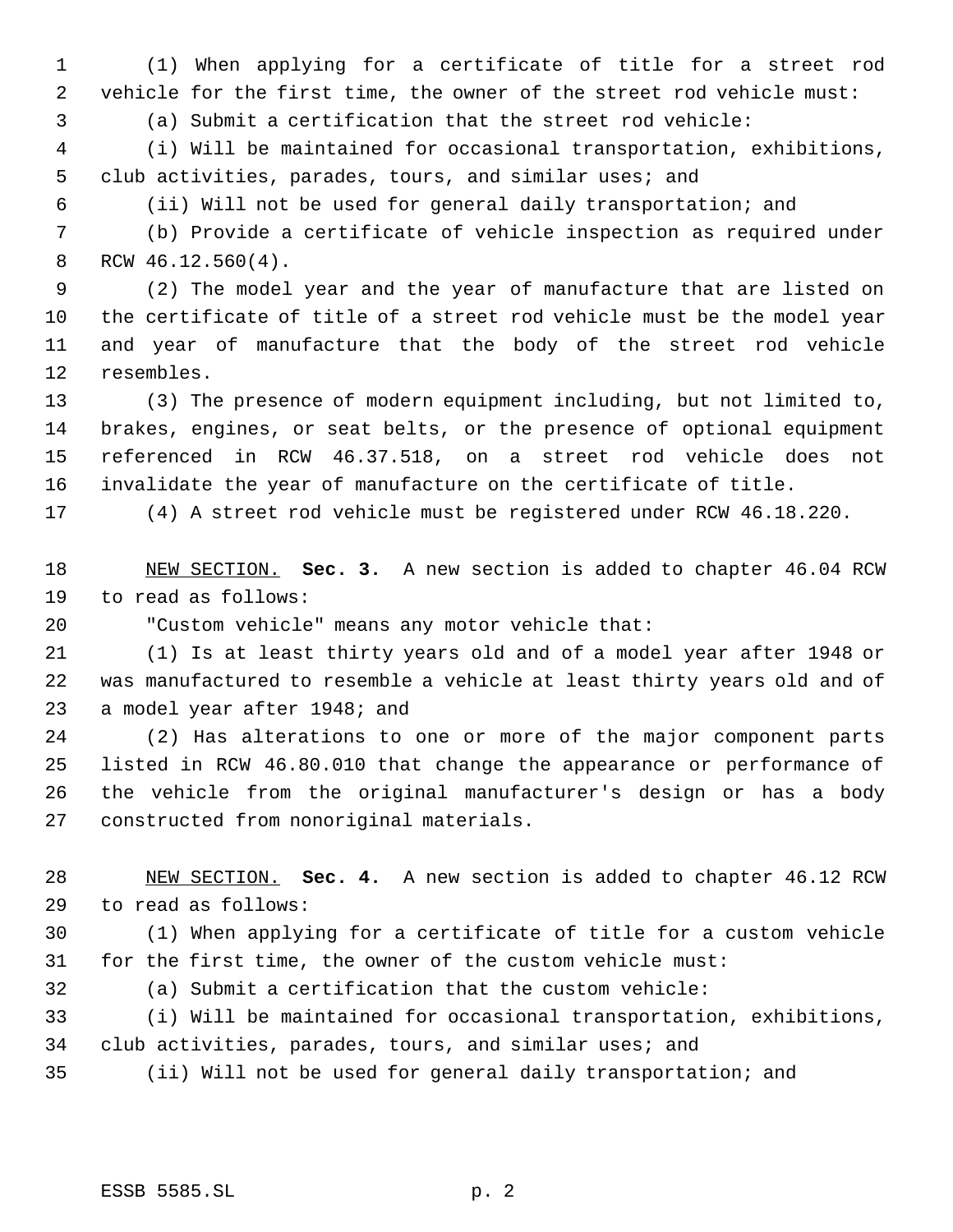(b) Provide a certificate of vehicle inspection as required under RCW 46.12.560(4).

 (2) The model year and the year of manufacture that are listed on the certificate of title of a custom vehicle must be the model year and year of manufacture that the body of the custom vehicle resembles.

 (3) The presence of modern equipment including, but not limited to, brakes, engines, or seat belts, or the presence of optional equipment referenced in RCW 46.37.518, on a custom vehicle does not invalidate the year of manufacture on the certificate of title.

(4) A custom vehicle must be registered under RCW 46.18.220.

 NEW SECTION. **Sec. 5.** A new section is added to chapter 46.16A RCW to read as follows:

 A vehicle registration issued to a street rod or custom vehicle under this chapter need not be an initial vehicle registration for that vehicle.

 **Sec. 6.** RCW 46.16A.060 and 2010 c 161 s 406 are each amended to read as follows:

 (1) The department, county auditor or other agent, or subagent appointed by the director may not issue or renew a motor vehicle registration or change the registered owner of a registered vehicle for any motor vehicle required to be inspected under chapter 70.120 RCW, unless the application for issuance or renewal is: (a) Accompanied by a valid certificate of compliance or a valid certificate of acceptance issued as required under chapter 70.120 RCW; or (b) exempt, as described in subsection (2) of this section. The certificates must have a date of validation that is within twelve months of the assigned registration renewal date. Certificates for fleet or owner tested diesel vehicles may have a date of validation that is within twelve months of the assigned registration renewal date.

 (2) The following motor vehicles are exempt from emission test requirements:

 (a) Motor vehicles that are less than five years old or more than twenty-five years old;

(b) Motor vehicles that are a 2009 model year or newer;

 (c) Motor vehicles powered exclusively by electricity, propane, compressed natural gas, or liquid petroleum gas;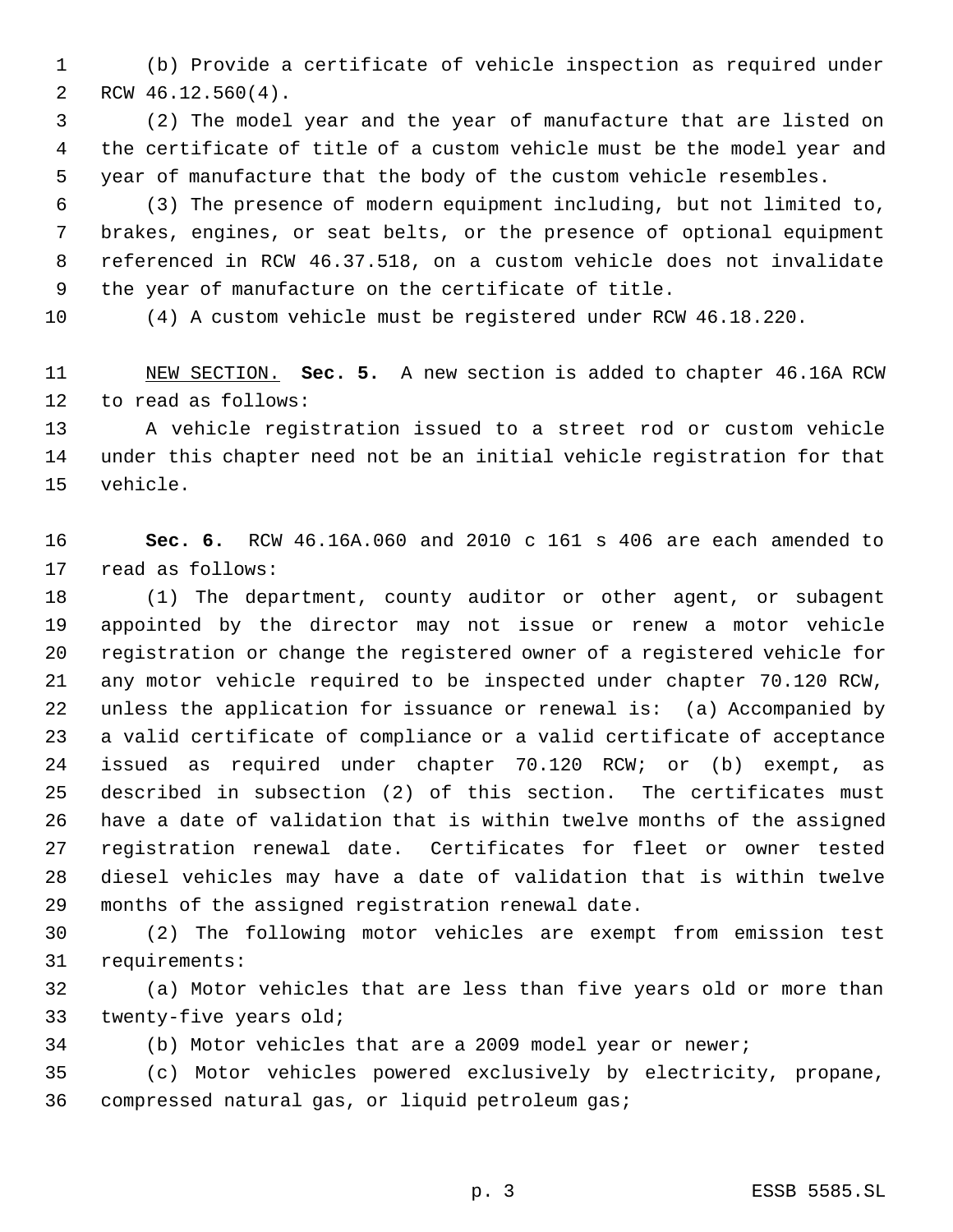- (d) Motorcycles as defined in RCW 46.04.330 and motor-driven cycles as defined in RCW 46.04.332;
- (e) Farm vehicles as defined in RCW 46.04.181;
- (f) Street rod vehicles as defined in section 1 of this act and custom vehicles as defined in section 3 of this act;
- (g) Used vehicles that are offered for sale by a motor vehicle dealer licensed under chapter 46.70 RCW;
- 8 ( $(\frac{1}{9})$ ) (h) Classes of motor vehicles exempted by the director of 9 the department of ecology; and
- $((+h))$  (i) Hybrid motor vehicles that obtain a rating by the environmental protection agency of at least fifty miles per gallon of gas during city driving. For purposes of this section, a hybrid motor vehicle is one that uses propulsion units powered by both electricity and gas.
- (3) The department of ecology shall provide information to motor vehicle owners:
- (a) Regarding the boundaries of emission contributing areas and restrictions established under this section that apply to vehicles 19 registered in such areas; and
- (b) On the relationship between motor vehicles and air pollution and steps motor vehicle owners should take to reduce motor vehicle related air pollution.
- 
- (4) The department of licensing shall:
- (a) Notify all registered motor vehicle owners affected by the emission testing program that they must have an emission test to renew their registration;
- (b) Adopt rules implementing and enforcing this section, except for subsection (2)(e) of this section, as specified in chapter 34.05 RCW.
- (5) A motor vehicle may not be registered, leased, rented, or sold for use in the state, starting with the model year as provided in RCW 70.120A.010, unless the vehicle:
- 
- (a) Has seven thousand five hundred miles or more; or
- (b)(i) Is consistent with the vehicle emission standards and carbon dioxide equivalent emission standards adopted by the department of ecology; and
- (ii) Has a California certification label for all emission standards, and carbon dioxide equivalent emission standards necessary to meet fleet average requirements.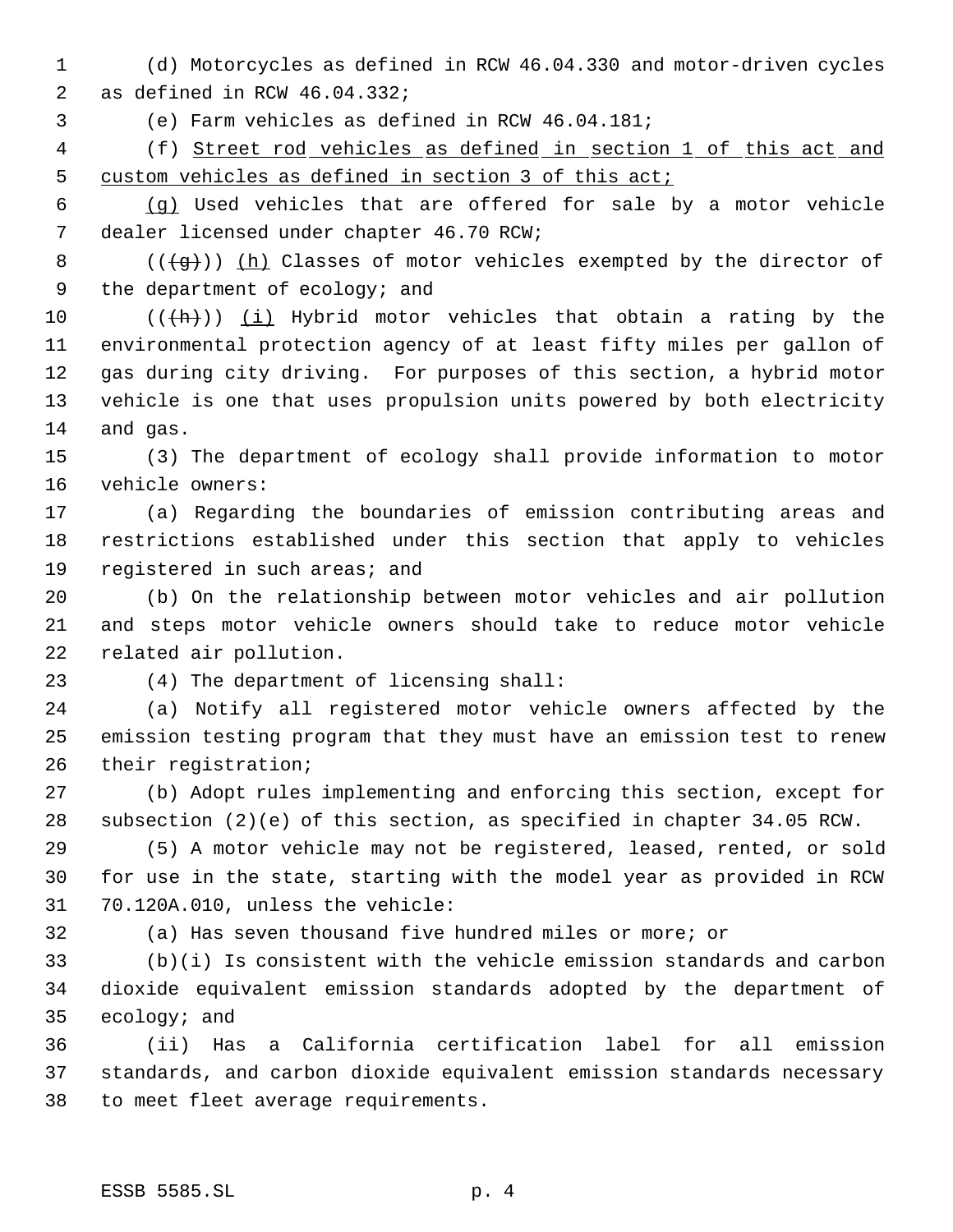(6) The department of licensing, in consultation with the department of ecology, may adopt rules necessary to implement this section and may provide for reasonable exemptions to these requirements. The department of ecology may exempt public safety vehicles from meeting the standards where the department finds that vehicles necessary to meet the needs of public safety agencies are not otherwise reasonably available.

 **Sec. 7.** RCW 46.12.560 and 2010 c 161 s 303 are each amended to read as follows:

 (1)(a) Before accepting an application for a certificate of title, the department, county auditor or other agent, or subagent appointed by the director shall require an applicant to provide a certificate of vehicle inspection completed by the Washington state patrol or other authorized inspector if the vehicle:

 (i) Was declared a total loss or salvage vehicle under the laws of this state;

 (ii) Has been rebuilt after the certificate of title was returned to the department under RCW 46.12.600 and the vehicle was not kept by the registered owner at the time of the vehicle's destruction or declaration as a total loss; or

 (iii) Is presented with documents from another state showing that the vehicle was a total loss or salvage vehicle and has not been reissued a valid registration certificate from that state after the declaration of total loss or salvage.

 (b) A vehicle presented for inspection must have all damaged major component parts replaced or repaired to meet all requirements in law and rule before the Washington state patrol will inspect the vehicle. The inspection must verify that the vehicle identification number is genuine and agrees with the number shown on the certificate of title and registration certificate.

 (c) A Washington state patrol vehicle identification number specialist must ensure that all major component parts used for the reconstruction of a salvage or rebuilt vehicle were obtained legally, and must securely attach a marking at the driver's door latch pillar indicating the vehicle was previously destroyed or declared a total loss. It is a class C felony for a person to remove the marking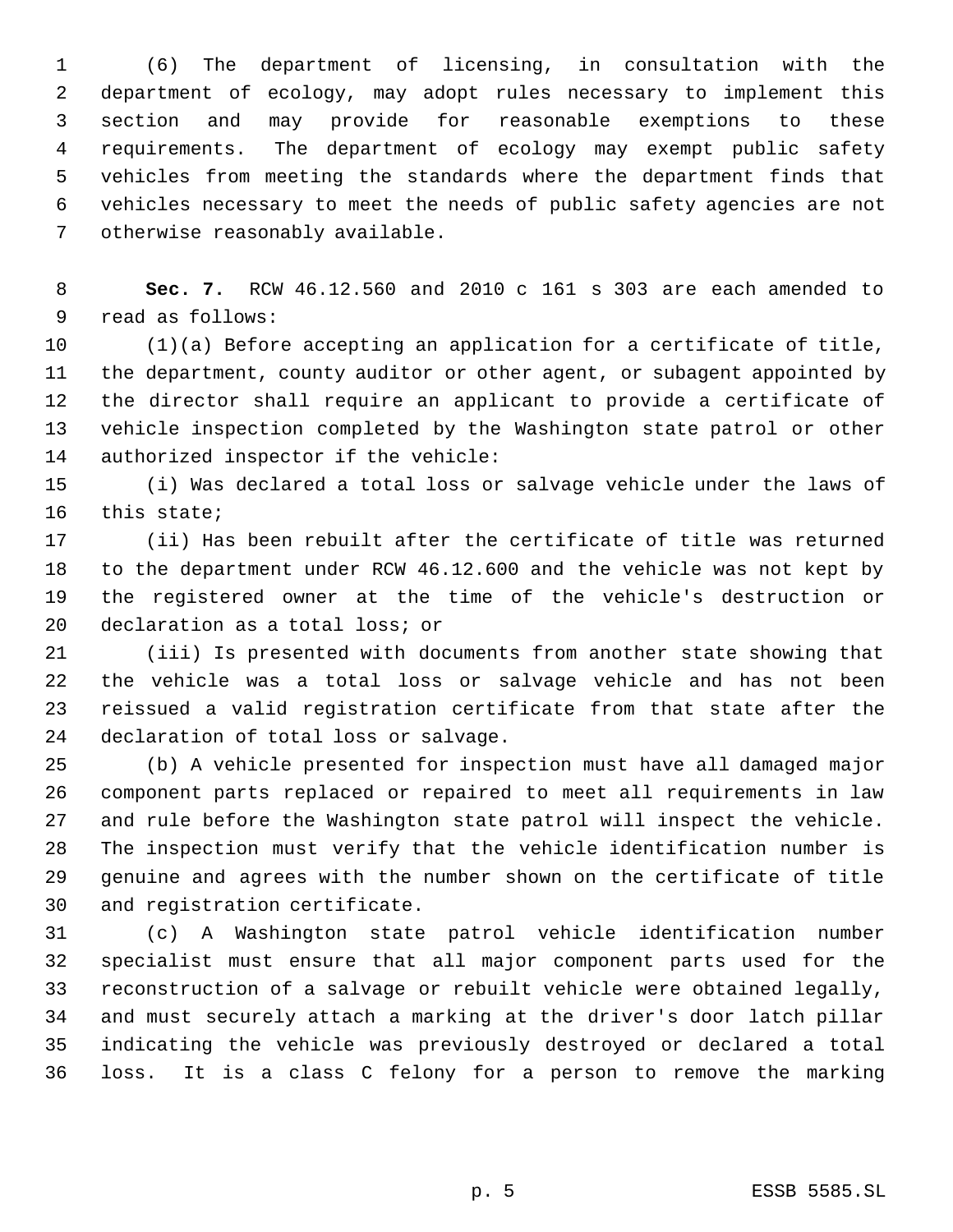indicating that the vehicle was previously destroyed or declared a total loss.

 (2) A person presenting a vehicle for inspection under subsection (1) of this section must provide original invoices for new and used parts from:

 (a) A vendor that is registered with the department of revenue or a comparable agency in the jurisdiction where the major component parts were purchased for the collection of retail sales or use taxes. The invoices must include:

10 (i) The name and address of the business;

(ii) A description of the part or parts sold;

(iii) The date of sale; and

 (iv) The amount of sale to include all taxes paid unless exempted by the department of revenue or a comparable agency in the jurisdiction 15 where the major component parts were purchased;

 (b) A vehicle wrecker licensed under chapter 46.80 RCW or a comparable business in the jurisdiction outside Washington state where 18 the major component part was purchased; and

 (c) Private individuals. The private individual must have the certificate of title to the vehicle where the parts were taken from 21 unless the parts were obtained from a parts  $car((\tau, as\text{ defined in}\text{-}\text{RCW})$ 22 46.04.3815,)) owned by a collector. Bills of sale for parts must be notarized and include:

24 (i) The names and addresses of the sellers and purchasers;

 (ii) A description of the vehicle and the part or parts being sold, including the make, model, year, and identification or serial number;

(iii) The date of sale; and

(iv) The purchase price of the vehicle part or parts.

 (3) A person presenting a vehicle for inspection under this section who is unable to provide an acceptable release of interest or proof of ownership for a vehicle or major component part as described in this section shall apply for an ownership in doubt application described in RCW 46.12.680.

 (4)(a) Before accepting an application for a certificate of title, the department, county auditor or other agent, or subagent appointed by the director shall require an applicant to provide a certificate of vehicle inspection completed by the Washington state patrol or other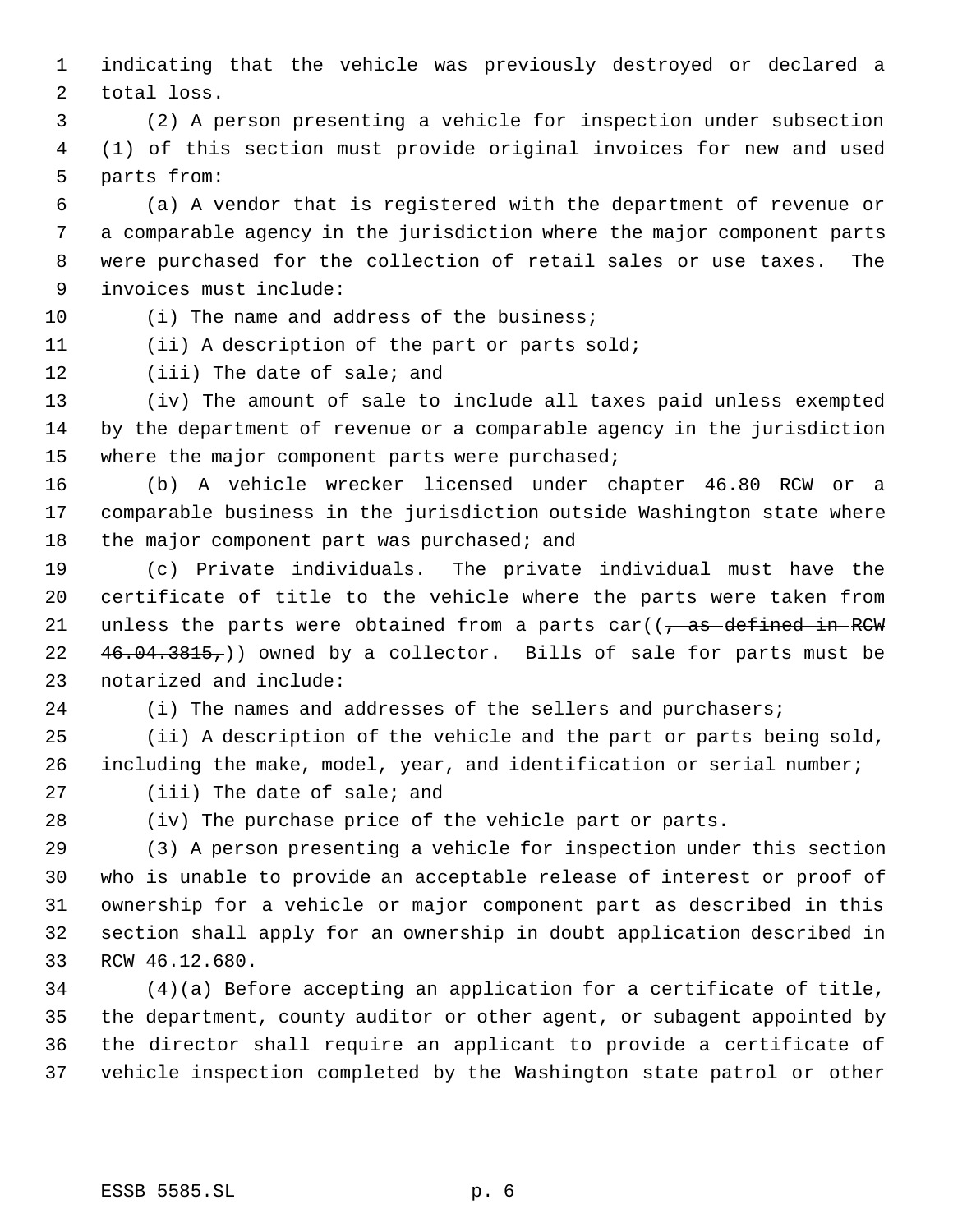authorized inspector when the application is for a vehicle being titled

for the first time as:

- (i) Assembled;
- (ii) Glider kit;
- (iii) Homemade;
- (iv) Kit vehicle;
- 7 (v) Street rod vehicle; ((or))
- (vi) Custom vehicle; or

(vii) Subject to ownership in doubt under RCW 46.12.680.

 (b) The inspection must verify that the vehicle identification number is genuine and agrees with the number shown on the certificate of title and registration certificate.

 (5)(a) Before accepting an application for a certificate of title, the department, county auditor or other agent, or subagent appointed by the director shall require an applicant to provide a certificate of vehicle inspection completed by the Washington state patrol when the application is for a vehicle with a vehicle identification number that has been:

- (i) Altered;
- (ii) Defaced;
- (iii) Obliterated;
- (iv) Omitted;
- (v) Removed; or
- (vi) Otherwise absent.

 (b) The application must include payment of the fee required in RCW 46.17.135.

 (c) The Washington state patrol shall assign a new vehicle identification number to the vehicle and place or stamp the new number in a conspicuous position on the vehicle.

 (d) The department shall use the new vehicle identification number assigned by the Washington state patrol as the official vehicle identification number assigned to the vehicle.

 (6) The department may adopt rules as necessary to implement this section.

 NEW SECTION. **Sec. 8.** A new section is added to chapter 46.37 RCW to read as follows:

A street rod or custom vehicle may use blue dot taillights for stop